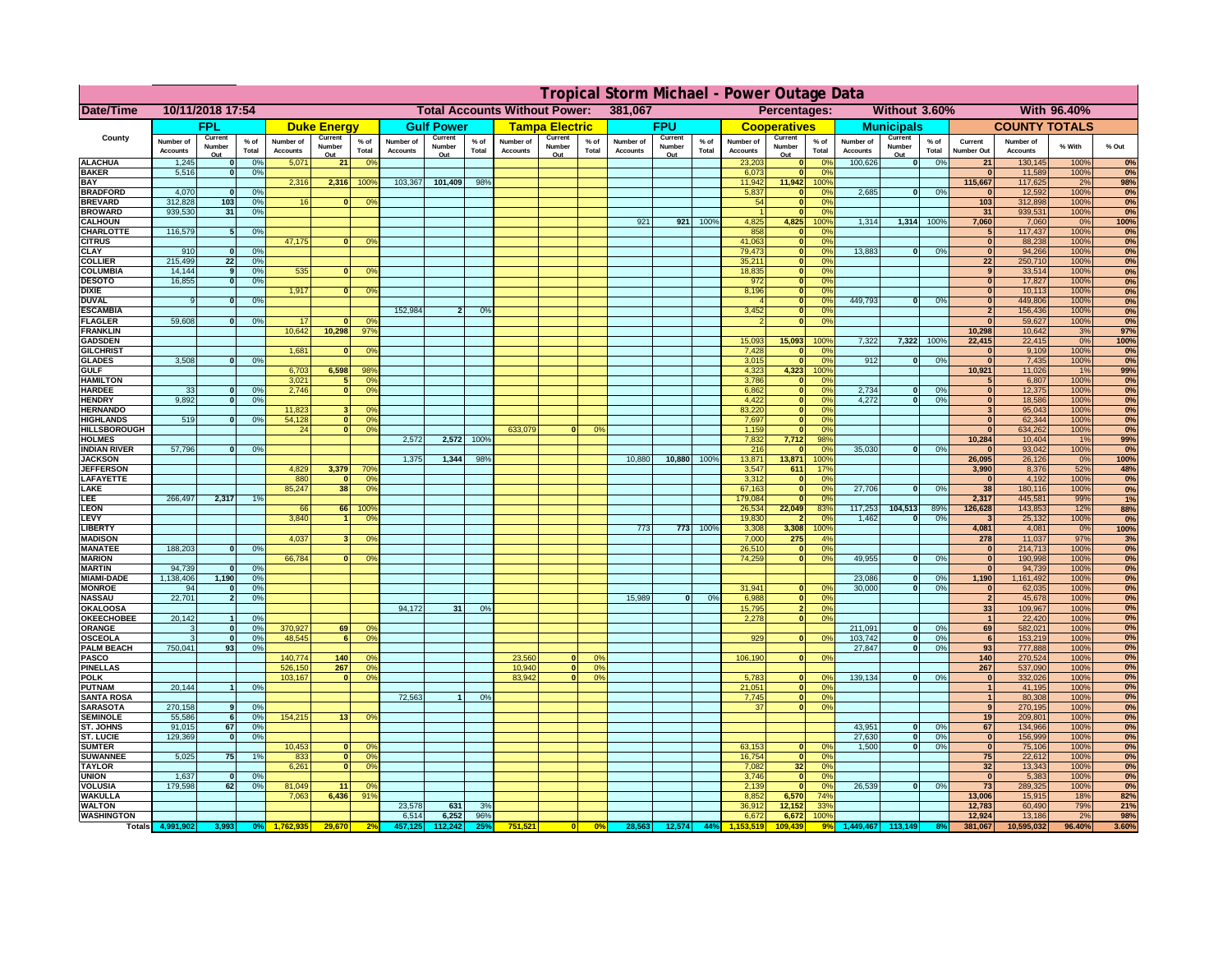# 10/11/2018 5:55 PM Tropical Storm Michael

| <b>Power Provider</b>                   | County            | <b>Number of Customers</b> | <b>Current Number Out</b> | <b>Outage Percentage</b> | <b>Estimated Restore Time</b> |
|-----------------------------------------|-------------------|----------------------------|---------------------------|--------------------------|-------------------------------|
| City of Tallahassee                     | <b>LEON</b>       | 117,253                    | 104,513                   | 89.13%                   | <b>TBD</b>                    |
| <b>Gulf Power Company</b>               | BAY               | 103,367                    | 101,409                   | 98.11%                   | TBD                           |
|                                         |                   |                            |                           |                          |                               |
| Talquin Electric Cooperative, Inc.      | <b>LEON</b>       | 26,534                     | 22,049                    | 83.10%                   | >5 days                       |
| Talquin Electric Cooperative, Inc.      | GADSDEN           | 15,093                     | 15,093                    | 100.00%                  | >5 days                       |
| West Florida Electric Cooperative, Inc. | <b>JACKSON</b>    | 13,824                     | 13,824                    | 100.00%                  | >5 days                       |
| Choctawhatchee Electric Cooperative     | <b>WALTON</b>     | 36,812                     | 12,052                    | 32.74%                   | 72                            |
| Gulf Coast Electric Cooperative, Inc.   | BAY               | 11,942                     | 11,942                    | 100.00%                  | >5 days                       |
| Florida Public Utilities Corporation    | <b>JACKSON</b>    | 10,880                     | 10,880                    | 100.00%                  | $>72$                         |
| Duke Energy                             | <b>FRANKLIN</b>   | 10,642                     | 10,298                    | 96.77%                   | TBD                           |
| West Florida Electric Cooperative, Inc. | <b>HOLMES</b>     | 7,539                      | 7,539                     | 100.00%                  | >5 days                       |
| Duke Energy                             | <b>GULF</b>       | 6,703                      | 6,598                     | 98.43%                   | TBD                           |
|                                         |                   |                            |                           |                          |                               |
| Talquin Electric Cooperative, Inc.      | WAKULLA           | 8,852                      | 6,570                     | 74.22%                   | >5 days                       |
| Duke Energy                             | <b>WAKULLA</b>    | 7,063                      | 6,436                     | 91.12%                   | <b>TBD</b>                    |
| <b>Gulf Power Company</b>               | WASHINGTON        | 6,514                      | 6,252                     | 95.98%                   | TBD                           |
| City of Quincy                          | <b>GADSDEN</b>    | 4,768                      | 4,768                     | 100.00%                  | TBD                           |
| Gulf Coast Electric Cooperative, Inc.   | <b>GULF</b>       | 4,323                      | 4,323                     | 100.00%                  | >5 days                       |
| West Florida Electric Cooperative, Inc. | <b>WASHINGTON</b> | 4,235                      | 4,235                     | 100.00%                  | >5 days                       |
| Duke Energy                             | <b>JEFFERSON</b>  | 4,829                      | 3,379                     | 69.97%                   | TBD                           |
| Talquin Electric Cooperative, Inc.      | <b>LIBERTY</b>    | 3,308                      | 3,308                     | 100.00%                  | >5 days                       |
|                                         |                   |                            |                           |                          |                               |
| West Florida Electric Cooperative, Inc. | CALHOUN           | 2,977                      | 2,977                     | 100.00%                  | >5 days                       |
| <b>Gulf Power Company</b>               | <b>HOLMES</b>     | 2,572                      | 2,572                     | 100.00%                  | TBD                           |
| Gulf Coast Electric Cooperative, Inc.   | WASHINGTON        | 2,437                      | 2,437                     | 100.00%                  | >5 days                       |
| Florida Power and Light Company         | LEE               | 266,497                    | 2,317                     | 0.87%                    | <b>TBD</b>                    |
| Duke Energy                             | BAY               | 2,316                      | 2,316                     | 100.00%                  | TBD                           |
| Gulf Coast Electric Cooperative, Inc.   | CALHOUN           | 1,848                      | 1,848                     | 100.00%                  | >5 days                       |
| City of Havana                          | GADSDEN           | 1,391                      | 1,391                     | 100.00%                  | TBD                           |
|                                         | <b>JACKSON</b>    | 1,375                      | 1,344                     | 97.75%                   | <b>TBD</b>                    |
| <b>Gulf Power Company</b>               |                   |                            |                           |                          |                               |
| City of Blountstown                     | CALHOUN           | 1,314                      | 1,314                     | 100.00%                  | TBD                           |
| Florida Power and Light Company         | MIAMI-DADE        | 1,138,406                  | 1,190                     | 0.10%                    | <b>TBD</b>                    |
| Chattahoochee Electric                  | <b>GADSDEN</b>    | 1,163                      | 1,163                     | 100.00%                  | TBD                           |
| Florida Public Utilities Corporation    | CALHOUN           | 921                        | 921                       | 100.00%                  | $>72$                         |
| Florida Public Utilities Corporation    | <b>LIBERTY</b>    | 773                        | 773                       | 100.00%                  | $>72$                         |
| <b>Gulf Power Company</b>               | <b>WALTON</b>     | 23,578                     | 631                       | 2.68%                    | <b>TBD</b>                    |
| <b>Tri-County Electric Cooperative</b>  | <b>JEFFERSON</b>  | 3,547                      | 611                       | 17.23%                   | 48                            |
|                                         |                   |                            |                           |                          |                               |
| Tri-County Electric Cooperative         | <b>MADISON</b>    | 7,000                      | 275                       | 3.93%                    | 48                            |
| Duke Energy                             | PINELLAS          | 526,150                    | 267                       | 0.05%                    | TBD                           |
| Choctawhatchee Electric Cooperative     | <b>HOLMES</b>     | 293                        | 173                       | 59.04%                   | 24                            |
| Duke Energy                             | PASCO             | 140,774                    | 140                       | 0.10%                    | TBD                           |
| Florida Power and Light Company         | <b>BREVARD</b>    | 312,828                    | 103                       | 0.03%                    | <b>TBD</b>                    |
| Gulf Coast Electric Cooperative, Inc.   | <b>WALTON</b>     | 100                        | 100                       | 100.00%                  | >5 days                       |
| Florida Power and Light Company         | PALM BEACH        | 750,041                    | 93                        | 0.01%                    | <b>TBD</b>                    |
| Florida Power and Light Company         | SUWANNEE          | 5,025                      | 75                        | 1.49%                    | TBD                           |
|                                         |                   |                            | 69                        |                          |                               |
| <b>Duke Energy</b>                      | ORANGE            | 370,927                    |                           | 0.02%                    | <b>TBD</b>                    |
| Florida Power and Light Company         | ST. JOHNS         | 91,015                     | 67                        | 0.07%                    | TBD                           |
| <b>Duke Energy</b>                      | LEON              | 66                         | 66                        | 100.00%                  | <b>TBD</b>                    |
| Florida Power and Light Company         | VOLUSIA           | 179,598                    | 62                        | 0.03%                    | TBD                           |
| Gulf Coast Electric Cooperative, Inc.   | <b>JACKSON</b>    | 47                         | 47                        | 100.00%                  | >5 days                       |
| Duke Energy                             | LAKE              | 85,247                     | 38                        | 0.04%                    | TBD                           |
| Tri-County Electric Cooperative         | <b>TAYLOR</b>     | 7,082                      | 32                        | 0.45%                    | 72                            |
| Florida Power and Light Company         | <b>BROWARD</b>    | 939,530                    | 31                        | 0.00%                    | TBD                           |
|                                         |                   |                            |                           |                          |                               |
| <b>Gulf Power Company</b>               | <b>OKALOOSA</b>   | 94,172                     | 31                        | 0.03%                    | <b>TBD</b>                    |
| Florida Power and Light Company         | <b>COLLIER</b>    | 215,499                    | 22                        | 0.01%                    | TBD                           |
| Duke Energy                             | <b>ALACHUA</b>    | 5,071                      | 21                        | 0.41%                    | <b>TBD</b>                    |
| Duke Energy                             | SEMINOLE          | 154,215                    | 13                        | 0.01%                    | TBD                           |
| <b>Duke Energy</b>                      | <b>VOLUSIA</b>    | 81,049                     | 11                        | 0.01%                    | <b>TBD</b>                    |
| Florida Power and Light Company         | COLUMBIA          | 14,144                     | 9                         | 0.06%                    | TBD                           |
| Florida Power and Light Company         | SARASOTA          | 270,158                    | 9                         | 0.00%                    | <b>TBD</b>                    |
|                                         |                   |                            | 6                         |                          | TBD                           |
| Duke Energy                             | <b>OSCEOLA</b>    | 48,545                     |                           | 0.01%                    |                               |
| Florida Power and Light Company         | SEMINOLE          | 55,586                     | 6                         | 0.01%                    | <b>TBD</b>                    |
| Florida Power and Light Company         | CHARLOTTE         | 116,579                    | 5                         | 0.00%                    | TBD                           |
| Duke Energy                             | <b>HAMILTON</b>   | 3,021                      | 5                         | 0.17%                    | <b>TBD</b>                    |
| Duke Energy                             | <b>HERNANDO</b>   | 11,823                     | 3                         | 0.03%                    | TBD                           |
| Duke Energy                             | <b>MADISON</b>    | 4,037                      | $\overline{\mathbf{3}}$   | 0.07%                    | <b>TBD</b>                    |
| <b>Gulf Power Company</b>               | <b>ESCAMBIA</b>   | 152,984                    | $\overline{2}$            | 0.00%                    | TBD                           |
| Central Florida Electric Cooperative    | LEVY              | 17,513                     | $\overline{2}$            | 0.01%                    | $24$                          |
|                                         |                   |                            | $\overline{2}$            |                          | TBD                           |
| Florida Power and Light Company         | NASSAU            | 22,701                     |                           | 0.01%                    |                               |
| Choctawhatchee Electric Cooperative     | <b>OKALOOSA</b>   | 15,795                     | $\overline{2}$            | 0.01%                    | 24                            |
| Duke Energy                             | LEVY              | 3,840                      | $\mathbf{1}$              | 0.03%                    | TBD                           |
| Florida Power and Light Company         | <b>OKEECHOBEE</b> | 20,142                     | $1\,$                     | 0.00%                    | <b>TBD</b>                    |
| Florida Power and Light Company         | PUTNAM            | 20,144                     | $\mathbf 1$               | 0.00%                    | TBD                           |
| <b>Gulf Power Company</b>               | <b>SANTA ROSA</b> | 72,563                     | $1\,$                     | 0.00%                    | TBD                           |
| Central Florida Electric Cooperative    | <b>ALACHUA</b>    | 875                        | 0                         | 0.00%                    | TBD                           |
| City of Alachua                         | <b>ALACHUA</b>    |                            | $\pmb{0}$                 | 0.00%                    | <b>TBD</b>                    |
|                                         |                   | 4,426                      |                           |                          |                               |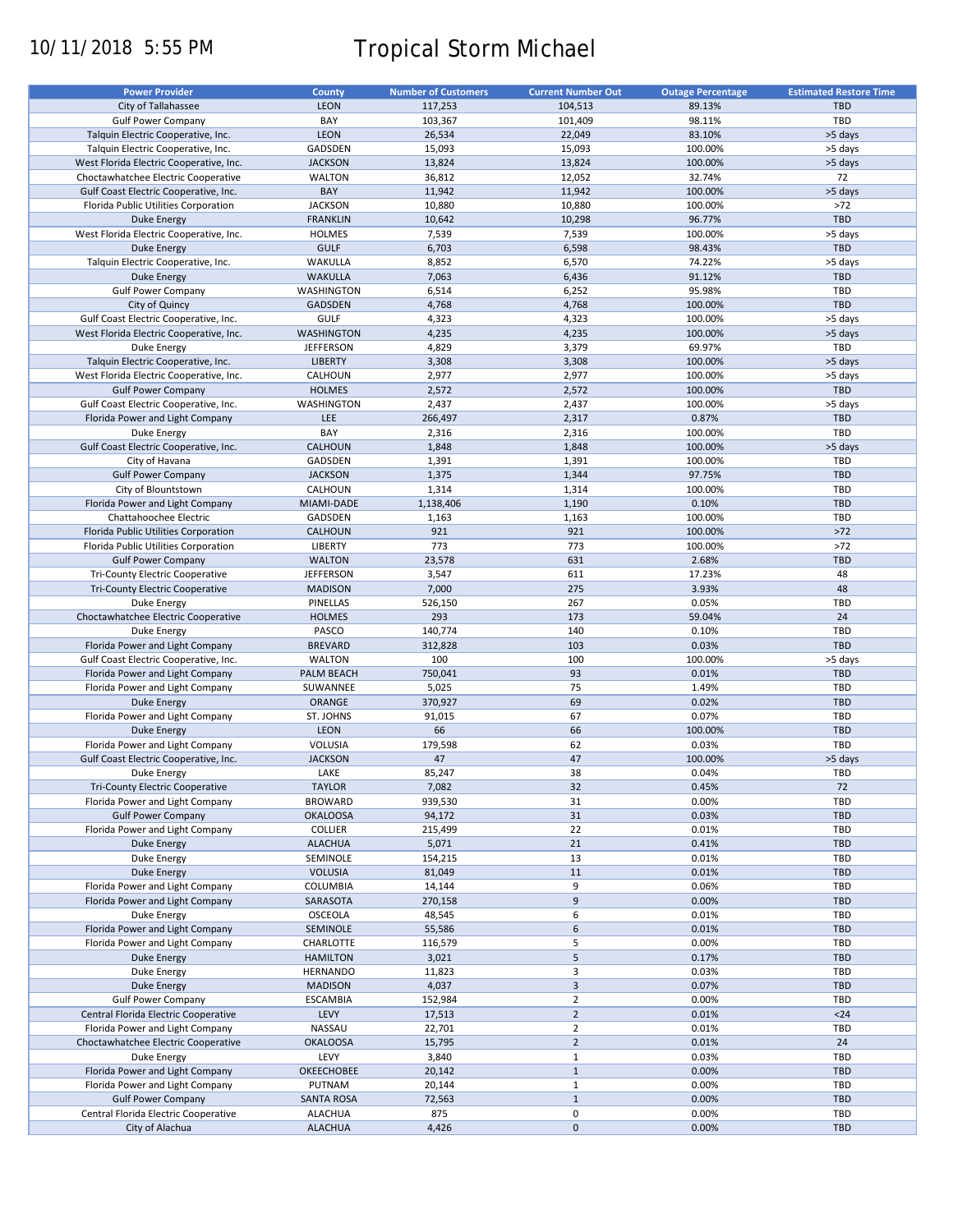# 10/11/2018 5:55 PM Tropical Storm Michael

| City of Newberry                                   | <b>ALACHUA</b>      | 1,727          | 0              | 0.00% | <b>TBD</b> |
|----------------------------------------------------|---------------------|----------------|----------------|-------|------------|
| Clay Electric Cooperative                          | <b>ALACHUA</b>      | 22,328         | $\mathbf 0$    | 0.00% | <b>TBD</b> |
| Florida Power and Light Company                    | <b>ALACHUA</b>      | 1,245          | 0              | 0.00% | TBD        |
| Gainesville (Gainesville Regional Utilities - GRU) | <b>ALACHUA</b>      | 94,473         | $\mathbf 0$    | 0.00% | <b>TBD</b> |
|                                                    |                     |                |                |       |            |
| Clay Electric Cooperative                          | <b>BAKER</b>        | 2,476          | 0              | 0.00% | TBD        |
| Florida Power and Light Company                    | <b>BAKER</b>        | 5,516          | $\pmb{0}$      | 0.00% | <b>TBD</b> |
| Okefenoke Rural Electric Membership Corporation    | <b>BAKER</b>        | 3,597          | 0              | 0.00% | <b>TBD</b> |
| City of Starke                                     | <b>BRADFORD</b>     | 2,685          | $\pmb{0}$      | 0.00% | <b>TBD</b> |
| Clay Electric Cooperative                          | <b>BRADFORD</b>     | 5,837          | $\mathbf 0$    | 0.00% | TBD        |
|                                                    |                     |                |                |       |            |
| Florida Power and Light Company                    | <b>BRADFORD</b>     | 4,070          | $\pmb{0}$      | 0.00% | <b>TBD</b> |
| Duke Energy                                        | <b>BREVARD</b>      | 16             | 0              | 0.00% | <b>TBD</b> |
| Peace River Electric Cooperative, Inc.             | <b>BREVARD</b>      | 54             | $\pmb{0}$      | 0.00% | <b>TBD</b> |
| Lee County Electric Cooperative                    | <b>BROWARD</b>      | $\mathbf{1}$   | 0              | 0.00% | <b>TBD</b> |
| Lee County Electric Cooperative                    | <b>CHARLOTTE</b>    | 858            | $\pmb{0}$      | 0.00% | <b>TBD</b> |
|                                                    |                     |                |                |       |            |
| Duke Energy                                        | <b>CITRUS</b>       | 47,175         | 0              | 0.00% | TBD        |
| Sumter Electric Cooperative, Inc.                  | <b>CITRUS</b>       | 15,415         | $\mathbf 0$    | 0.00% | <b>TBD</b> |
| Withlacoochee River Electric Cooperative, Inc.     | <b>CITRUS</b>       | 25,648         | 0              | 0.00% | <b>TBD</b> |
| Clay Electric Cooperative                          | <b>CLAY</b>         | 79,473         | $\mathbf 0$    | 0.00% | <b>TBD</b> |
|                                                    |                     |                | $\mathbf 0$    |       |            |
| Florida Power and Light Company                    | <b>CLAY</b>         | 910            |                | 0.00% | TBD        |
| Green Cove Springs Electric                        | <b>CLAY</b>         | 3,889          | $\pmb{0}$      | 0.00% | <b>TBD</b> |
| Jacksonville (JEA)                                 | <b>CLAY</b>         | 9,994          | 0              | 0.00% | TBD        |
| Lee County Electric Cooperative                    | <b>COLLIER</b>      | 35,211         | $\pmb{0}$      | 0.00% | <b>TBD</b> |
| Clay Electric Cooperative                          | <b>COLUMBIA</b>     | 16,922         | 0              | 0.00% | TBD        |
|                                                    |                     |                |                |       |            |
| <b>Duke Energy</b>                                 | <b>COLUMBIA</b>     | 535            | $\pmb{0}$      | 0.00% | <b>TBD</b> |
| Suwannee Valley Electric Cooperative, Inc.         | COLUMBIA            | 1,913          | 0              | 0.00% | Restored   |
| Florida Power and Light Company                    | <b>DESOTO</b>       | 16,855         | $\mathbf 0$    | 0.00% | <b>TBD</b> |
| Peace River Electric Cooperative, Inc.             | <b>DESOTO</b>       | 972            | 0              | 0.00% | <b>TBD</b> |
|                                                    |                     |                |                |       |            |
| Central Florida Electric Cooperative               | <b>DIXIE</b>        | 7,595          | $\mathbf 0$    | 0.00% | <b>TBD</b> |
| Duke Energy                                        | <b>DIXIE</b>        | 1,917          | 0              | 0.00% | TBD        |
| Tri-County Electric Cooperative                    | <b>DIXIE</b>        | 601            | $\pmb{0}$      | 0.00% | <b>TBD</b> |
| Clay Electric Cooperative                          | <b>DUVAL</b>        | $\overline{4}$ | 0              | 0.00% | TBD        |
|                                                    |                     | 9              | $\pmb{0}$      |       |            |
| Florida Power and Light Company                    | <b>DUVAL</b>        |                |                | 0.00% | <b>TBD</b> |
| Jacksonville (JEA)                                 | <b>DUVAL</b>        | 430,918        | $\mathbf 0$    | 0.00% | TBD        |
| Jacksonville Beach (Beaches Energy Services)       | <b>DUVAL</b>        | 18,875         | $\pmb{0}$      | 0.00% | <b>TBD</b> |
| Escambia River Electric Cooperative, Inc.          | <b>ESCAMBIA</b>     | 3,452          | $\mathbf 0$    | 0.00% | TBD        |
|                                                    |                     | $\overline{2}$ | $\mathbf 0$    |       |            |
| Clay Electric Cooperative                          | <b>FLAGLER</b>      |                |                | 0.00% | <b>TBD</b> |
| Duke Energy                                        | <b>FLAGLER</b>      | 17             | $\mathbf 0$    | 0.00% | <b>TBD</b> |
| Florida Power and Light Company                    | <b>FLAGLER</b>      | 59,608         | $\pmb{0}$      | 0.00% | <b>TBD</b> |
| Central Florida Electric Cooperative               | <b>GILCHRIST</b>    | 7,424          | 0              | 0.00% | Restored   |
| Clay Electric Cooperative                          | <b>GILCHRIST</b>    | $\overline{4}$ | $\pmb{0}$      | 0.00% | <b>TBD</b> |
|                                                    |                     |                |                |       |            |
| Duke Energy                                        | <b>GILCHRIST</b>    | 1,681          | 0              | 0.00% | TBD        |
| City of Moore Haven                                | <b>GLADES</b>       | 912            | $\overline{0}$ | 0.00% | <b>TBD</b> |
| Florida Power and Light Company                    | <b>GLADES</b>       | 3,508          | 0              | 0.00% | TBD        |
| Glades Electric Cooperative, Inc.                  | <b>GLADES</b>       | 3,015          | $\mathbf 0$    | 0.00% | <b>TBD</b> |
|                                                    |                     |                |                |       |            |
| Suwannee Valley Electric Cooperative, Inc.         | <b>HAMILTON</b>     | 3,786          | $\mathbf 0$    | 0.00% | Restored   |
| City of Wauchula                                   | <b>HARDEE</b>       | 2,734          | $\mathbf 0$    | 0.00% | <b>TBD</b> |
| Duke Energy                                        | HARDEE              | 2,746          | 0              | 0.00% | TBD        |
| Florida Power and Light Company                    | <b>HARDEE</b>       | 33             | $\mathbf 0$    | 0.00% | <b>TBD</b> |
|                                                    |                     |                |                |       |            |
| Glades Electric Cooperative, Inc.                  | HARDEE              | $\mathbf 0$    | 0              |       | TBD        |
| Peace River Electric Cooperative, Inc.             | HARDEE              | 6,862          | $\pmb{0}$      | 0.00% | TBD        |
| City of Clewiston                                  | <b>HENDRY</b>       | 4,272          | 0              | 0.00% | TBD        |
| Florida Power and Light Company                    | <b>HENDRY</b>       | 9,892          | $\mathbf 0$    | 0.00% | <b>TBD</b> |
| Glades Electric Cooperative, Inc.                  | <b>HENDRY</b>       |                | 0              | 0.00% | TBD        |
|                                                    |                     | 3,530          |                |       |            |
| Lee County Electric Cooperative                    | <b>HENDRY</b>       | 892            | $\pmb{0}$      | 0.00% | <b>TBD</b> |
| Sumter Electric Cooperative, Inc.                  | <b>HERNANDO</b>     | 186            | 0              | 0.00% | TBD        |
| Withlacoochee River Electric Cooperative, Inc.     | <b>HERNANDO</b>     | 83,034         | $\pmb{0}$      | 0.00% | <b>TBD</b> |
|                                                    | <b>HIGHLANDS</b>    | 54,128         | $\pmb{0}$      | 0.00% | TBD        |
| Duke Energy                                        |                     |                |                |       |            |
| Florida Power and Light Company                    | <b>HIGHLANDS</b>    | 519            | $\pmb{0}$      | 0.00% | <b>TBD</b> |
| Glades Electric Cooperative, Inc.                  | HIGHLANDS           | 7,321          | 0              | 0.00% | TBD        |
| Peace River Electric Cooperative, Inc.             | <b>HIGHLANDS</b>    | 376            | $\pmb{0}$      | 0.00% | TBD        |
| Duke Energy                                        | HILLSBOROUGH        | 24             | 0              | 0.00% | TBD        |
|                                                    |                     |                |                |       |            |
| Peace River Electric Cooperative, Inc.             | HILLSBOROUGH        | 1,159          | $\pmb{0}$      | 0.00% | <b>TBD</b> |
| Tampa Electric Company                             | HILLSBOROUGH        | 633,079        | 0              | 0.00% | Restored   |
| City of Vero Beach                                 | <b>INDIAN RIVER</b> | 35,030         | $\pmb{0}$      | 0.00% | TBD        |
| Florida Power and Light Company                    | <b>INDIAN RIVER</b> | 57,796         | 0              | 0.00% | TBD        |
| Peace River Electric Cooperative, Inc.             | <b>INDIAN RIVER</b> |                | $\pmb{0}$      | 0.00% | TBD        |
|                                                    |                     | 216            |                |       |            |
| Central Florida Electric Cooperative               | LAFAYETTE           | 9              | 0              | 0.00% | <b>TBD</b> |
| Duke Energy                                        | LAFAYETTE           | 880            | $\pmb{0}$      | 0.00% | TBD        |
| Suwannee Valley Electric Cooperative, Inc.         | LAFAYETTE           | 3,252          | 0              | 0.00% | Restored   |
| Tri-County Electric Cooperative                    | LAFAYETTE           | 51             | $\pmb{0}$      | 0.00% | <b>TBD</b> |
|                                                    |                     |                |                |       |            |
| City of Leesburg                                   | LAKE                | 22,000         | 0              | 0.00% | <b>TBD</b> |
| City of Mount Dora                                 | LAKE                | 5,706          | $\pmb{0}$      | 0.00% | <b>TBD</b> |
| Clay Electric Cooperative                          | LAKE                | 2,239          | 0              | 0.00% | TBD        |
| Sumter Electric Cooperative, Inc.                  | LAKE                | 64,924         | $\pmb{0}$      | 0.00% | <b>TBD</b> |
|                                                    |                     |                |                |       |            |